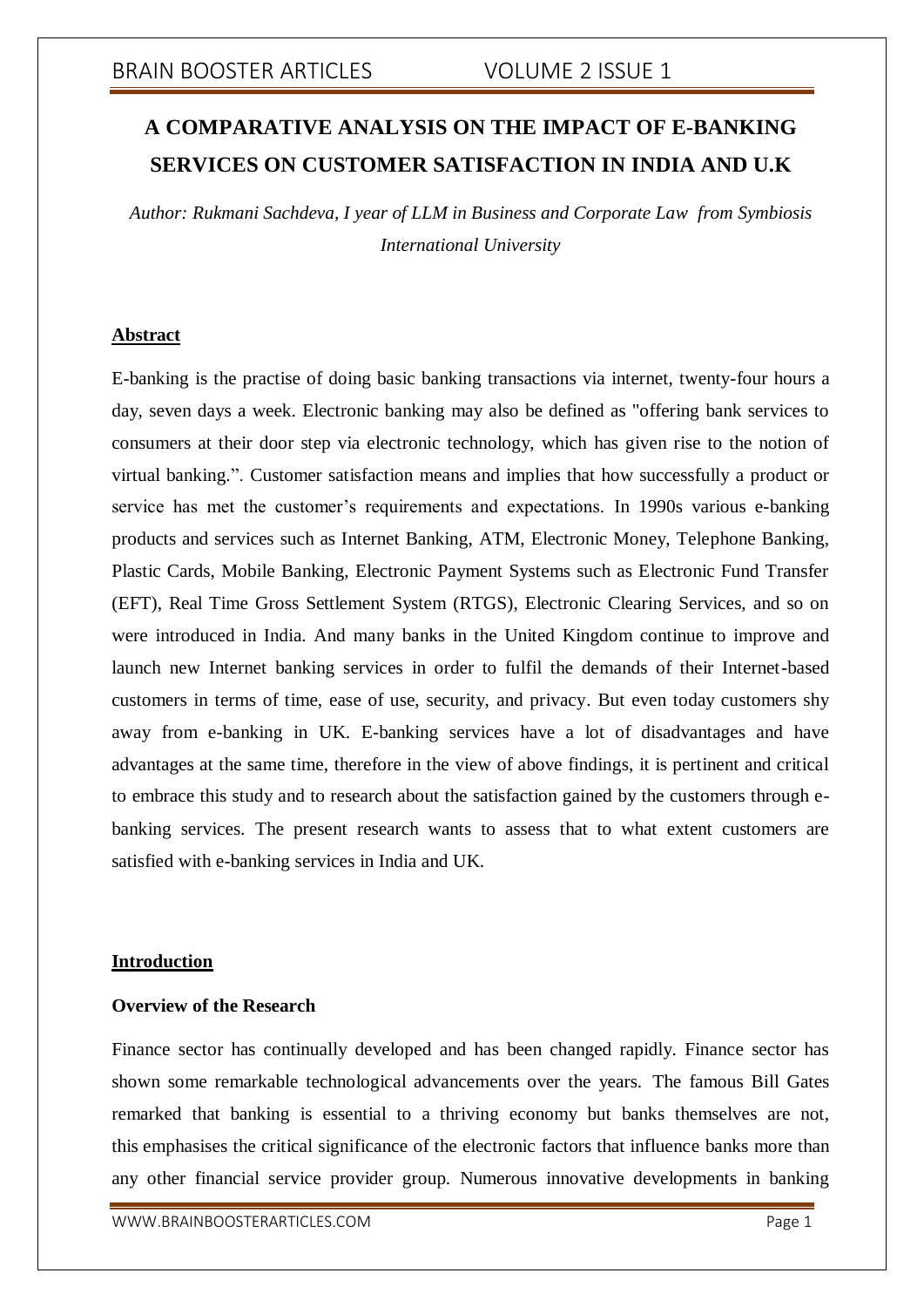procedures and ways of operation are taking place not only in developed nations like UK, but also in developing nations such as India. Banks' transformation of business operations has resulted in the creation of a new mode of operation known as E-Banking.

E-banking is the practise of doing basic banking transactions via internet, twenty-four hours a day, seven days a week. Electronic banking may also be defined as "offering bank services to consumers at their door step via electronic technology, which has given rise to the notion of virtual banking." Customers were needed to physically visit the bank's branch to execute banking activities such as account opening, deposit or withdrawal of money, depositing check, and transferring money from one location to another under the traditional banking system. The brick-and-mortar banking building was required to carry out the banking operations.

Customer satisfaction does not only imply or express a happy customer, Customer satisfaction is a complex phrase and is used very widely in the commerce and business industry. Customer satisfaction means and implies that how successfully a product or service has met the customer's requirements and expectations.

E- banking was introduces in India in the early 1990's. Rangarajan committee proposed full automation of 2500 branches in 1989, the usage of various signature verification equipment, notes counting machines, pass book printers, and demand drafting printers were begun. Following the 1990s, various e-banking products and services such as Internet Banking, ATM, Electronic Money, Telephone Banking, Plastic Cards, Mobile Banking, Electronic Payment Systems such as Electronic Fund Transfer (EFT), Real Time Gross Settlement System (RTGS), Electronic Clearing Services, and so on were introduced.

As a result, the following are the various stages of online banking transition:

First Phase: Only back-office activities such as keeping deposits, calculating interest, and maintaining general ledgers were accomplished using technology such as enhanced ledger posting machines during the early phase of development.

Second Phase: In the second phase in the late 1980s, both front and back-office operations were automated in order to reduce transaction processing time. Total branch automation technology was used to retain complete data on all transactions in a stand-alone manner.

Third Phase: In the third phase, private sector banks began operating their branches in a computerised environment, utilising the networking idea and centralised operations. Core banking solutions were launched, and the branch client idea was replaced with the bank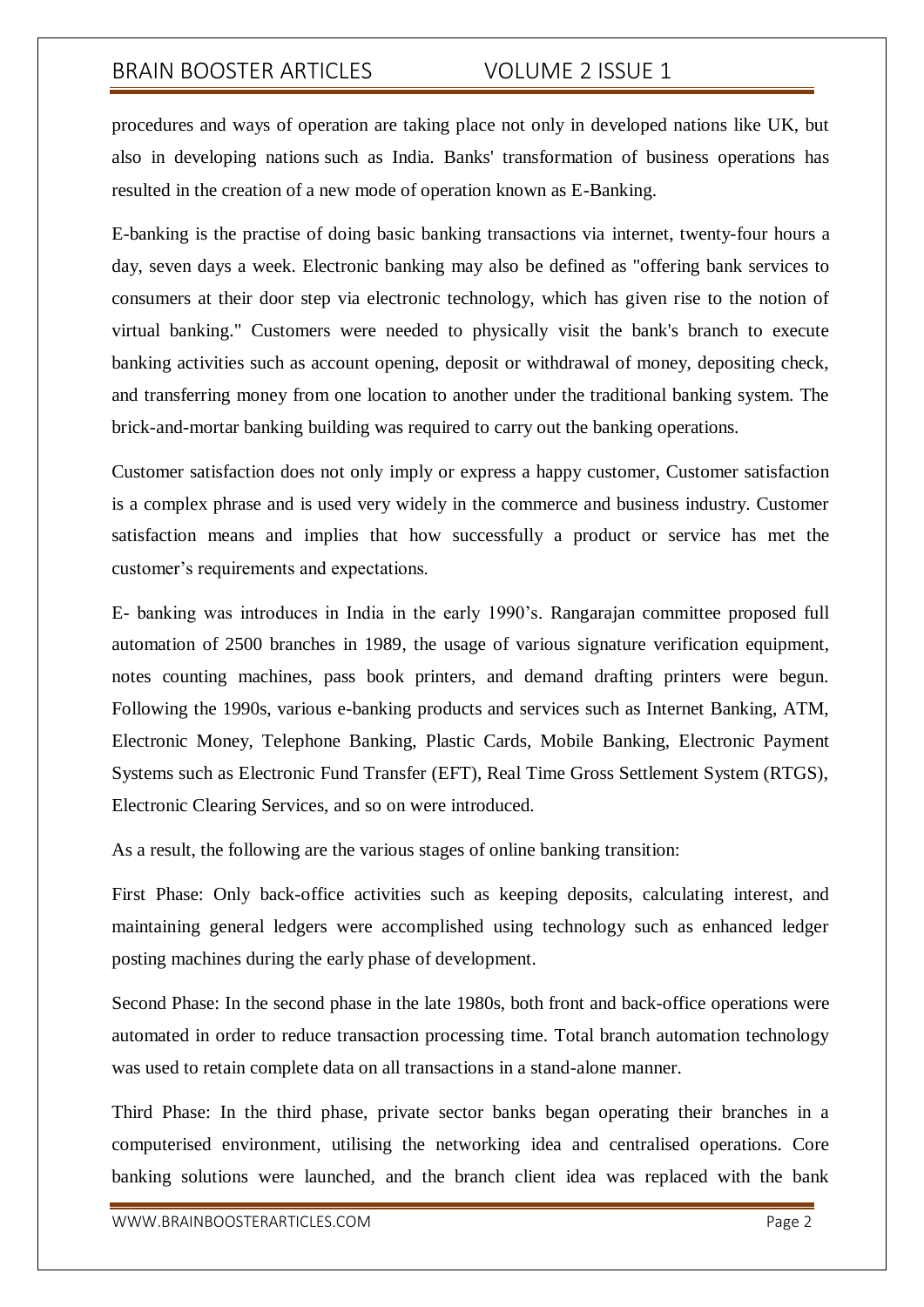customer concept. Because of the elimination of difficulties such as a decentralised network and database, the adoption of centralised operations enhanced efficiency and decreased service costs.

Fourth Stage: In the fourth phase, customers may now conduct financial transactions using a variety of e-banking platforms such as ATM Machines, online banking, mobile banking, and mobile banking, resulting in Anywhere, Anytime, and Anyhow banking. Internet banking is the least expensive e-banking route when compared to other e-banking channels.

Fifth Stage: The banking industry is now at the fifth stage, with various transactions carried out via NEFT and RTGS. Because not only branches but also banks are now interconnected, the notion of a bank client has shifted to that of a banking sector customer. Transactions are now carried out in real time.

This is how E-banking came and flourished in India, the present research focuses on the customer satisfaction by e- banking services. With consumers growing more advanced and technologically advanced, it is critical for banks to leverage technology to meet their needs. In our Nation, Customers observe the use of technology as the determining element in analysing whether a service is excellent or terrible. Employees, too, have a lower influence on financial services. Since banking nowdoesn't only deals with money, but also with financial transaction data, the range of services provided contributes to the overall rating of the service. Furthermore, both corporate and retail clients are important on equal terms to banks. Almost all banks today employ IT to provide better and more cost-effective services to their clients, such as ATMs, online banking, credit and debit cards, and other simple services. These services tend to increase client happiness, which decreases customer retention even further.

In June 1999, The United Kingdom has emerged as one of Europe's top providers of E-banking services. Internet banking service providers in the United Kingdom saw a surge in demand for cross-border payment transactions involving smaller amounts of cash and payment through the Internet in the 1990s. Many banks in the United Kingdom continue to improve and launch new Internet banking services in order to fulfil the demands of their Internet-based customers in terms of time, ease of use, security, and privacy.<sup>1</sup> But even today customers shy away from ebanking in UK. Customers in U.K. still appreciate face-to-face interaction with actual people when visiting a bank office. The great majority of bank clients believe that an online banking service is unimportant to their banking relationship.

<sup>&</sup>lt;sup>1</sup>Birch and Young, 1997; Mathew and Digi, 1996.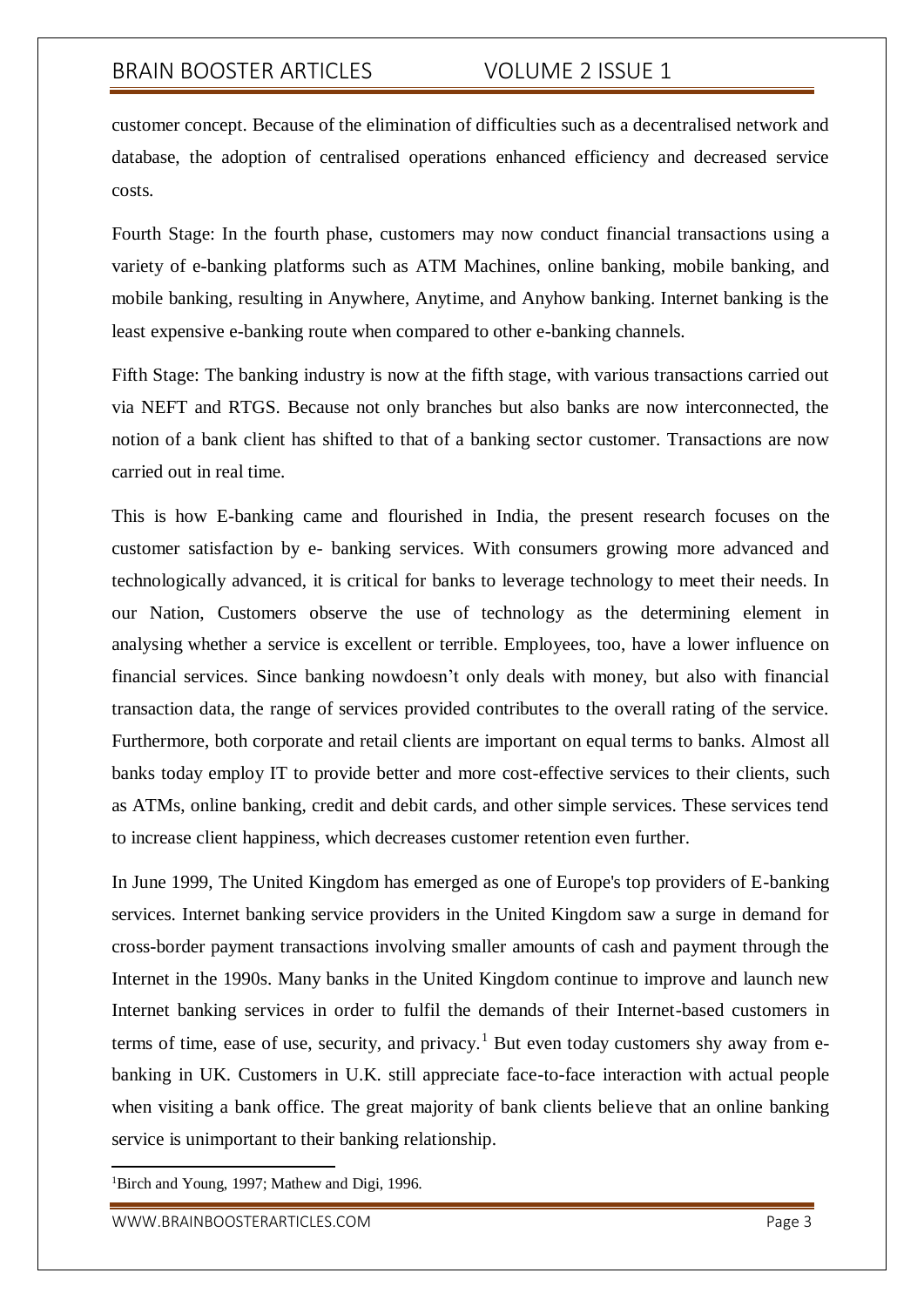The present research attempts a comparative analysis regarding Impact of e-banking services on customer satisfaction in India and UK. The present research attempts to analyse the level of awareness and the usage of e-banking services in India and U.K. And to examine that to what extent to what extent customers are satisfied with the present e-banking services in India and U.K.

#### **Literature review**

- **1. Shah, S.G., "Training for Customer Service"<sup>2</sup> ,** In his research paper "Training for Customer Service," Shah indicated that the condition of customer support in banks has declined to extremely poor standards which is due to two separate causes. Firstly, even basic regular services have been rendered ineffective. Second cause includes unique scenarios, where customer service falls short is in one-of-a-kind situations.
- **2. Prasad, D.S., and Lavanya, KSL, "Technology Management in Banks"<sup>3</sup> ,**In the abovementioned paperPrasadand Lavanya examined and stated that the three is a constantly developing banking demands of consumers in our country's, consumers necessitate a higher attention and clear focus on the production of IT-based goods and solutions to deliver better customer care. Technology advancement should be a significant factor in developing a bank's growth and commercial strategy. This, in turn, necessitates investments in technology that result in cost savings, faster transactions, and the provision of client services such as 24\*7 availability, multichannel banking, and straight through processing, among other things.
- 3. **N.P. Singh ", Online Frauds in Banks with phitry"<sup>4</sup> ,** According to N.P. Singh (2007)34, high-tech criminals have established a new method of tracking internet banking customers. Phishing is a common and fast-growing practise. The usage of Trojan horse malware is the most current innovation in phishing. A Trojan horse application invades a user's system through email and redirects the user to a website that appears just like the website of a financial

1

<sup>2</sup> Shah, S.G., "Training for Customer Service", Bombay Printing.

<sup>3</sup> Prasad, D.S., and Lavanya, KSL, "Technology Management in Banks", Professional Banker, Vol-V, 2005, Page 55.

<sup>4</sup> "Online Frauds in Banks with phi try", Net-banking and commerce Journal, Volume 12, 2007, Page 1-8.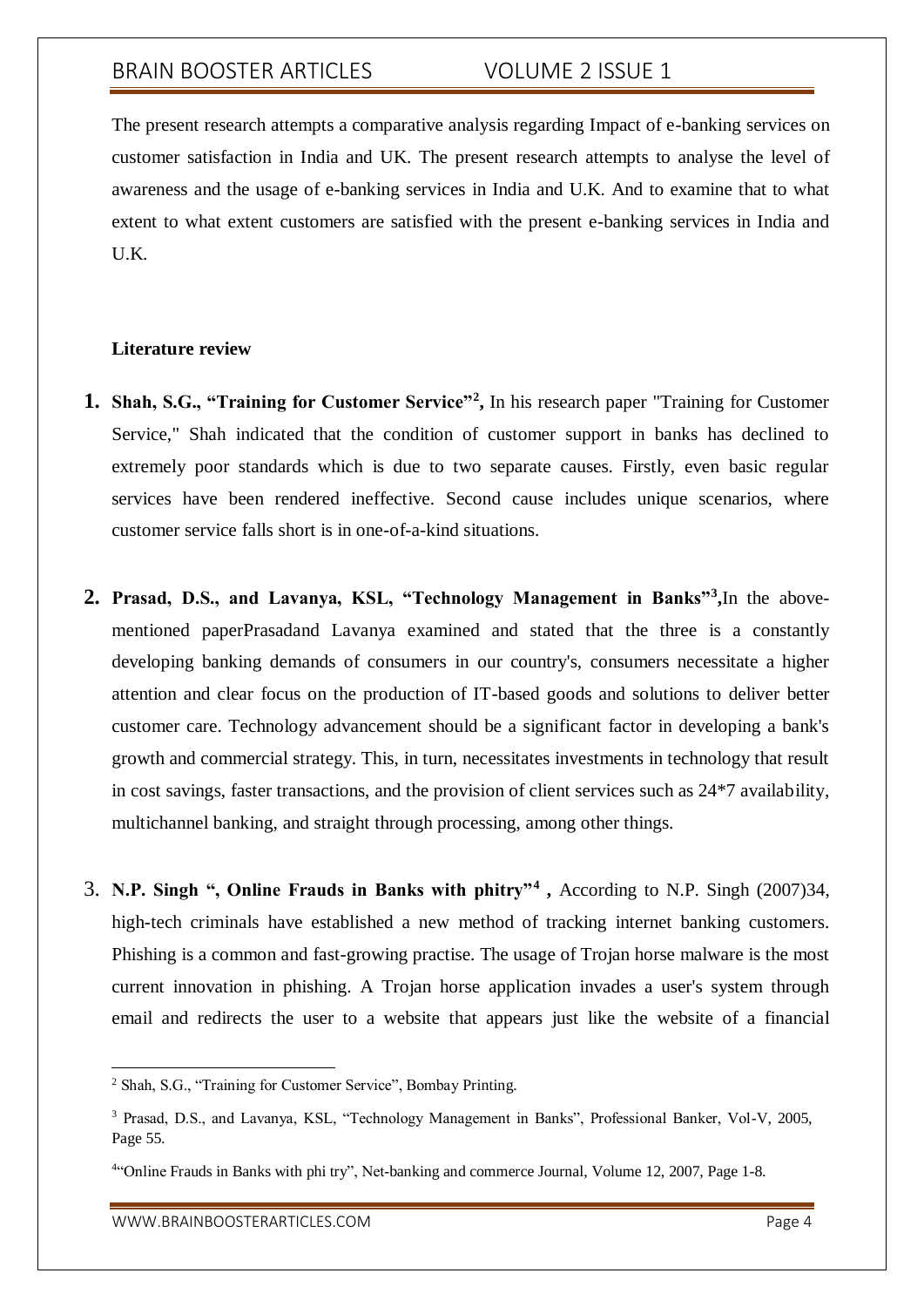institution. When a client signs on to their website, crooks gather passwords and account numbers. Furthermore, the author has given recent examples of phishing, particularly in the banking/financial sector.

- **4. Gulati K. & Sunil K.K., (2015), "Electronic Banking Services in India"<sup>5</sup> ,** Gulati, K., and Sunil, K.K. (2015) published a case study on Electronic Banking Services in India, with a focus on the Delhi NCR. This case study attempted to correlate customer experience in the instance of banking services consumed online. The case looked at the limitations and reasons for using online banking services. The case found that the majority of customers have a favourable attitude and satisfied consumption of these financial services; nevertheless, the study's key worry is the security and privacy when a client uses online banking services. The research suggested for the management of concerns such as online fraud, hacking, and cheating, which are all too frequent these days. 2015 was the year in India, particularly in Delhi NCR, when digitalization was in full swing, with the help of 4G internet service providers; this was the major aspect that undermined the truth in this study.
- 5. **Chris Rourke (2004)** highlighted the issues related with Net-banking. He analysed and stated that around half of consumers i.e., 50 percent are hesitant to utilise the E-banking services at first due to numerous issues such as difficult navigation, fear of disclosing confidential information, lack of technological savvy, and so on.
- **6. Safeena, R., Abdullah and H. Date (2010), Customer's Perspective on EBusiness Value<sup>6</sup> ,**  Safeena and Rehmath (2010) said regarding customers' attitudes toward internet services. The major goal was to assess the utility of the same, as well as the consumers' attitudes about it, and to assess the uncertainties associated with it.The survey concluded that there are a variety of variables, such as the convenience of completing tasks in less time, that encourage users to use internet banking services

1

<sup>5</sup>Vol.4 Issue 1, Page- 112-126, Case Study of Gautam Bodh Nagar, Uttar Pradesh – Delhi NCR", Asia Pacific Journal of Management & Entrepreneurship Research

<sup>6</sup> Case Study on Internet Banking in India, Journal of Internet Banking and Commerce.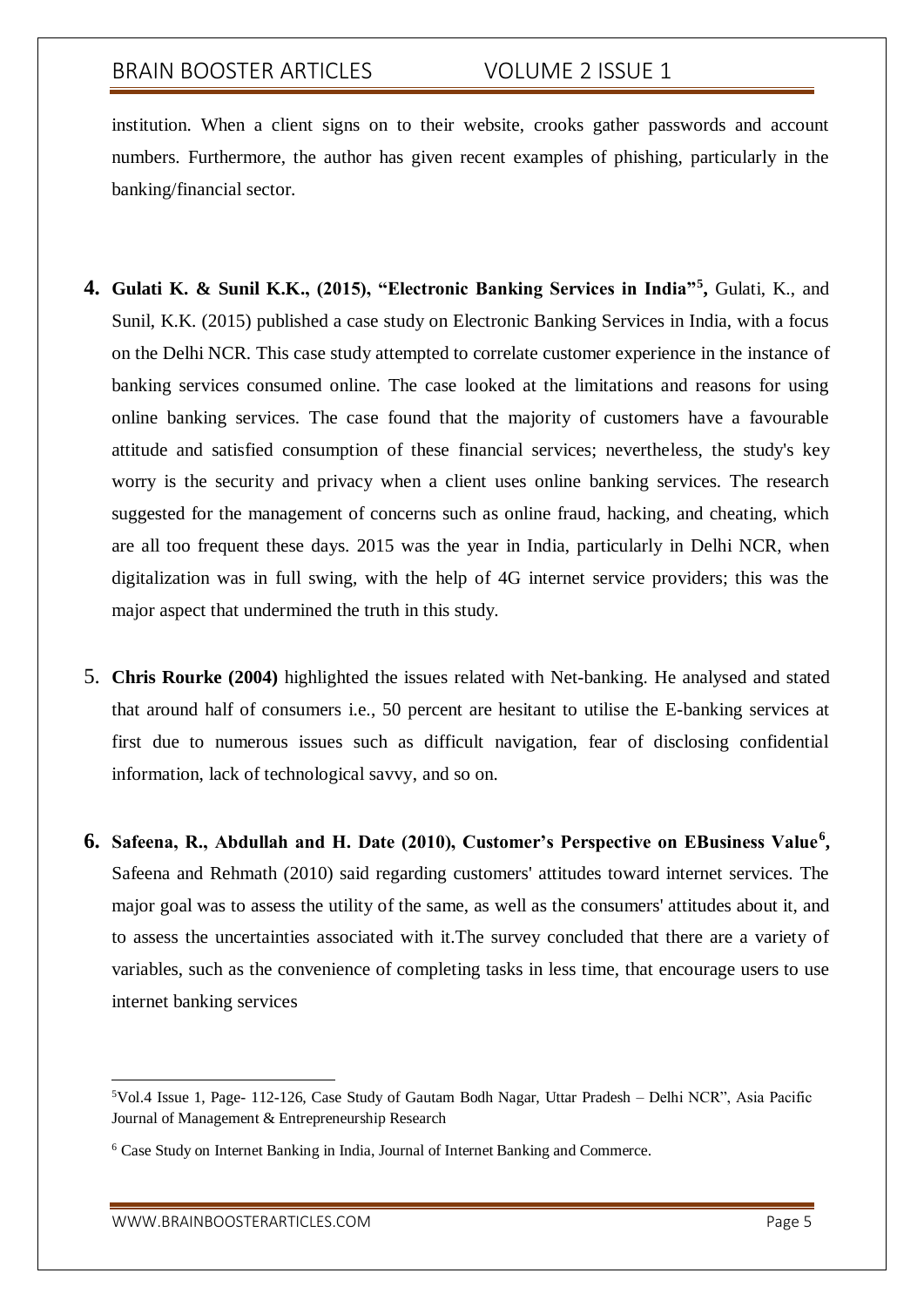### **Statement of Problem**

There are certain big difficulties that you may encounter when experiencing online banking, which is why many people prefer to go directly to banks rather than taking advantage of this service. To successfully execute an e-banking transaction, a basic grasp of PCs and the Internet is required, which restricts the number of people ready to utilise this service. Many people who are inexperienced with computers and the Internet feel that using internet banking services is tough. Moreover, in the event of monetary difficulties, people have difficulty believing a completely automated structure like e-banking. In many situations, a simple blunder such as clicking the wrong catch can cause a huge problem. As a result, many people are constantly concerned about whether they have completed the task correctly. However, by printing the exchange receipt and keeping it with oneself until the bank explanation is acquired, this worry can be lessened. When performing online banking, one has to be careful about the security of the online account. The account's security is extremely dependent on the security of the PC, secret key, and stick number. Any data leakage relating to secret word or stick number and storing money exchanges can allow PC programmers to access other people's financial balances, which is the most commonly known online banking problem. E-banking services have a lot of disadvantages and have advantages at the same time, therefore in the view of above findings, it is pertinent and critical to embrace this study and to research about the satisfaction gained by the customers through e-banking services. The present research wants to assess that to what extent customers are satisfied with e-banking services in India and UK.

### **Objectives of the Research**

- 1. To examine the current e-banking scenario in India and the United Kingdom.
- 2. To examine and research the level of awareness and the usage of e-banking services in India and U.K.
- 3. To research and asses customer's satisfaction with various e-banking services supplied by numerous banks In India and U.K.

### **Research Questions**

- 1. What is the present e-banking scenario in India and U.K.?
- 2. What is the extent of awareness and utilization of e-banking services in India and U.K.?

WWW.BRAINBOOSTERARTICLES.COM extended that the control of the page 6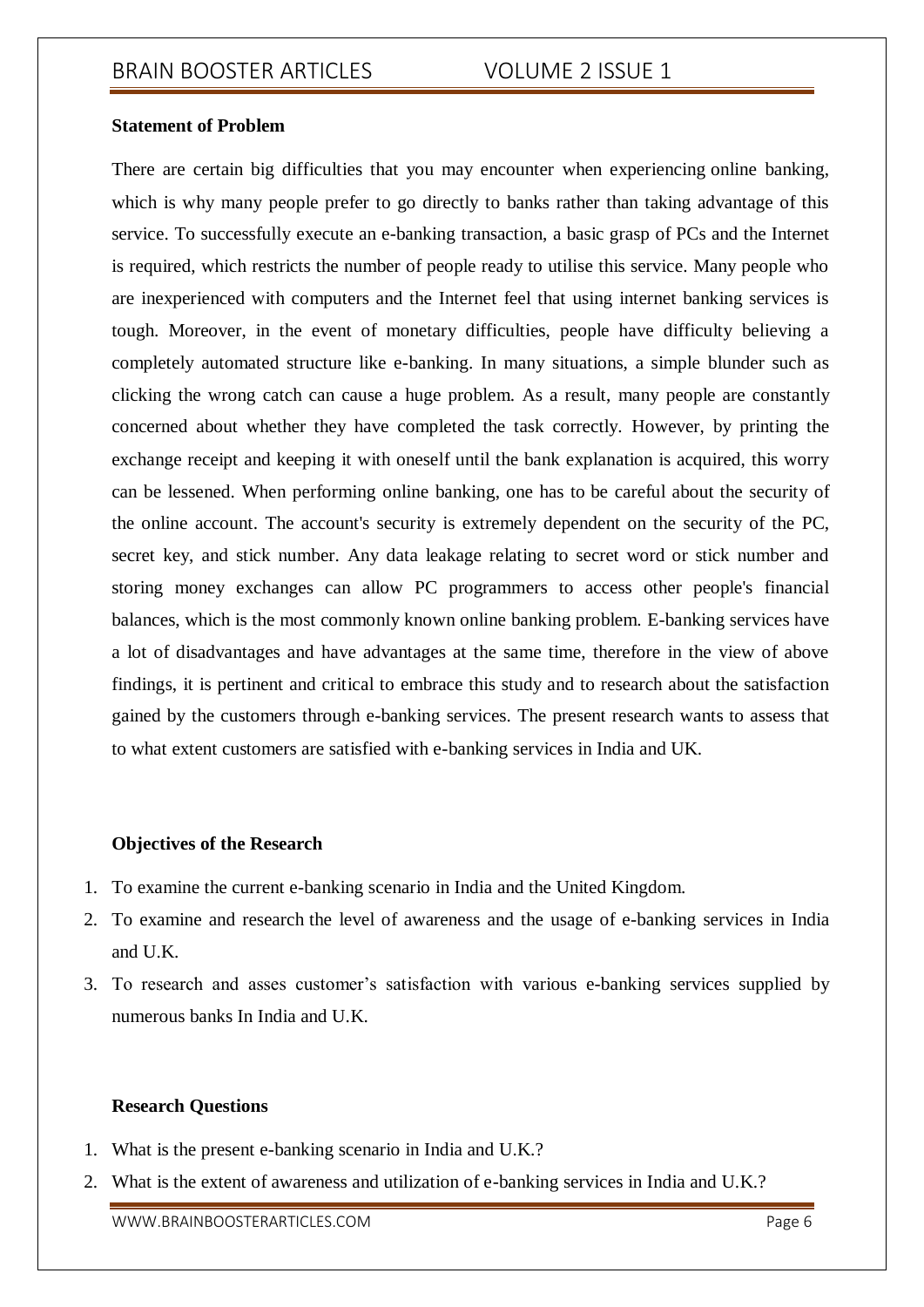3. To what extent customers are satisfied with the present e-banking services in India and U.K.

### **Hypothesis of the Study**

In the present research, e-banking services includes ATMs, phone- banking services and netbanking services etc. The following hypothesis is formulating in order to create a clear focus on the objectives of the research and research questions.

1. There is no connection between 'client banking habits' and 'degree of satisfaction with Internet banking services.'

2. There is no relationship between 'level of consumer awareness' and' the amount of satisfaction with Internet banking services.'

3. There is no link between 'client banking habits' and 'degree of satisfaction with Mobile banking services.'

4. There is no link between a customer's degree of awareness and their level of pleasure with mobile banking services.

### **Research Methodology**

The research methodology which has been used in the present research is doctrinal. The word doctrinal has been derived from doctrinal. The Latin term "Doctrina" which signifies teaching, knowledge or learning. It deals with doing an analytical study of current laws, Recentarticles, related cases, and reliable literature on a given subject. The study will be focused on secondary sources. Secondary data were gathered from major publications including National Journal of commerce, the Southern Economist, the Journal of Indian Business and Administration, Bulletins of IBA, Bulletins of RBI, Finance India, and the charted Banker. For acquiring relevant material on banking sectors, a variety of standard text books, case studies and research papers were consulted too.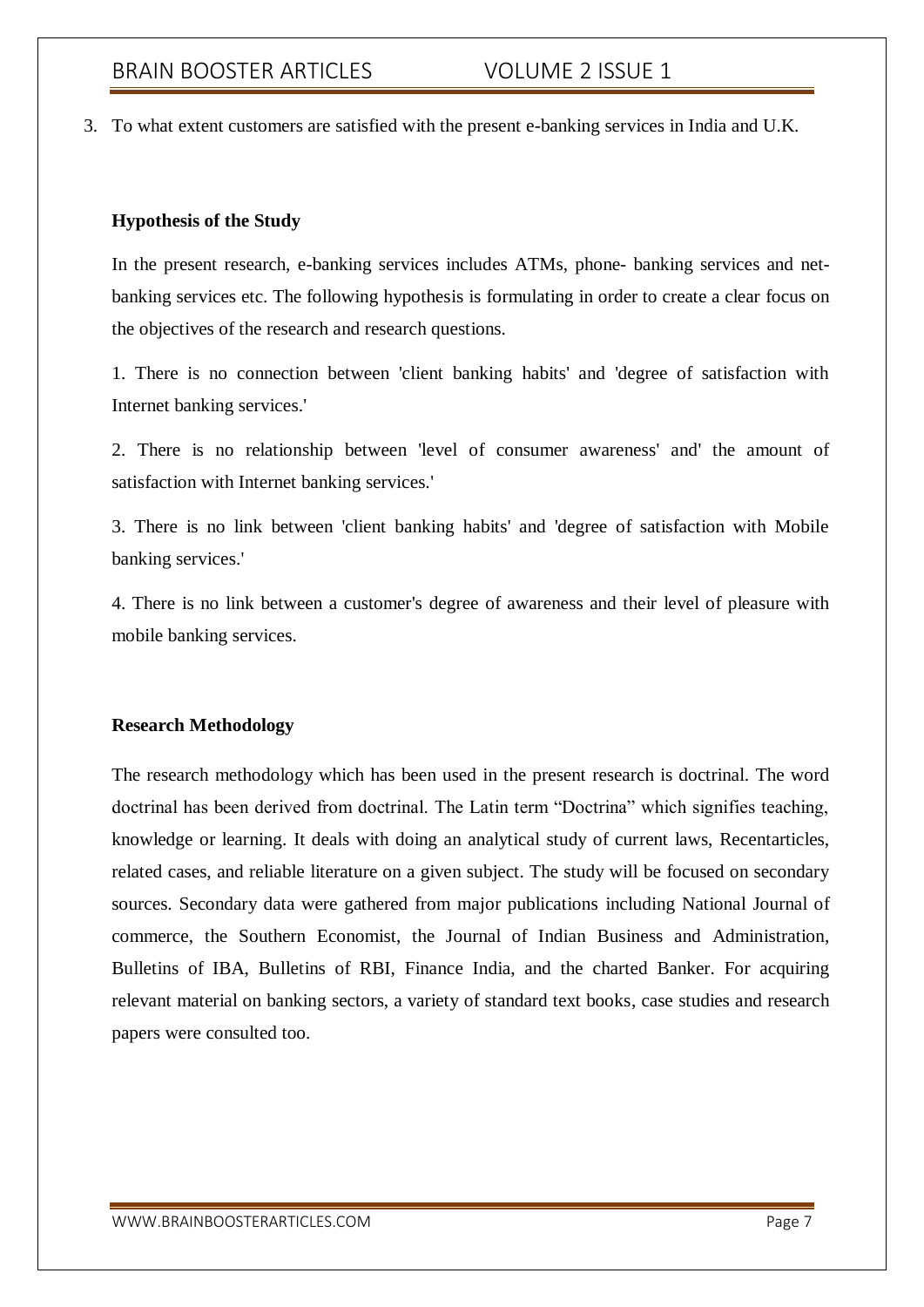### **Internet Banking in India**

#### **Current Scenario of E- Banking in India**

E-banking has evolved into an important determinant of Today's financial system. Internet Banking is still a relatively new concept in India. Traditional banking models, such as branchbased banking, were prevalent until the early 1990s, when non-branch banking services became available. ICICI Bank is primarily responsible for the establishment of internet banking in India. E-banking services were started in 1999 by HDFC and Citibank. IT Act,2000 adopted by the Government of India, granted legal status to online transactions and other types of electronic business, with effect from October 17, 2000. The RBI is consistently reviewing and updating online banking legislation as well as many other parameters to guarantee that it grows on strong foundations with respect to internet banking do not pose a threat to financial stability<sup>7</sup>.

India's Reserve Bank establisheda Digital banking working groups and based on the levels, the group classified net banking products into three categories. The Reserve Bank of India has formed a panel to concentrate on Online Banking services. This panel classified Online Banking services under three categories based on their qualities and levels.

1. Information only System:The online banking website contains basic data including rate of interest, branch locations, banking services and their attributes, lending and investment estimates, and etc. It is essential to have access to a wide range of official forms. E-mail is a popular method of communication<sup>8</sup>. There seems to be no interaction in between customer and the banking institution's software programme. The customer's identity is unknown. With this technology, an unauthorised user cannot have access to the bank's production systems through the internet.

2.Electronic Information Transfer System: System while using internet banking services provides a lot of customer relatedinformation which includes balance in the accounts, information related to financial transaction, financialstatements etc. Information provided to the customers are in mainly provided in "Read Only" format. To identify and authenticatereach

<sup>7</sup>Asht,R. and Asht.M. (2008). E-banking in India Current and future prospects.

<sup>&</sup>lt;sup>8</sup>Malhotra, Pooja and Singh, Balwinder (2007). Determinants of Internet banking adoption by banks in India. Journal: Internet Research; Volume: 17; (Publisher: Emerald Group Publishing Limited)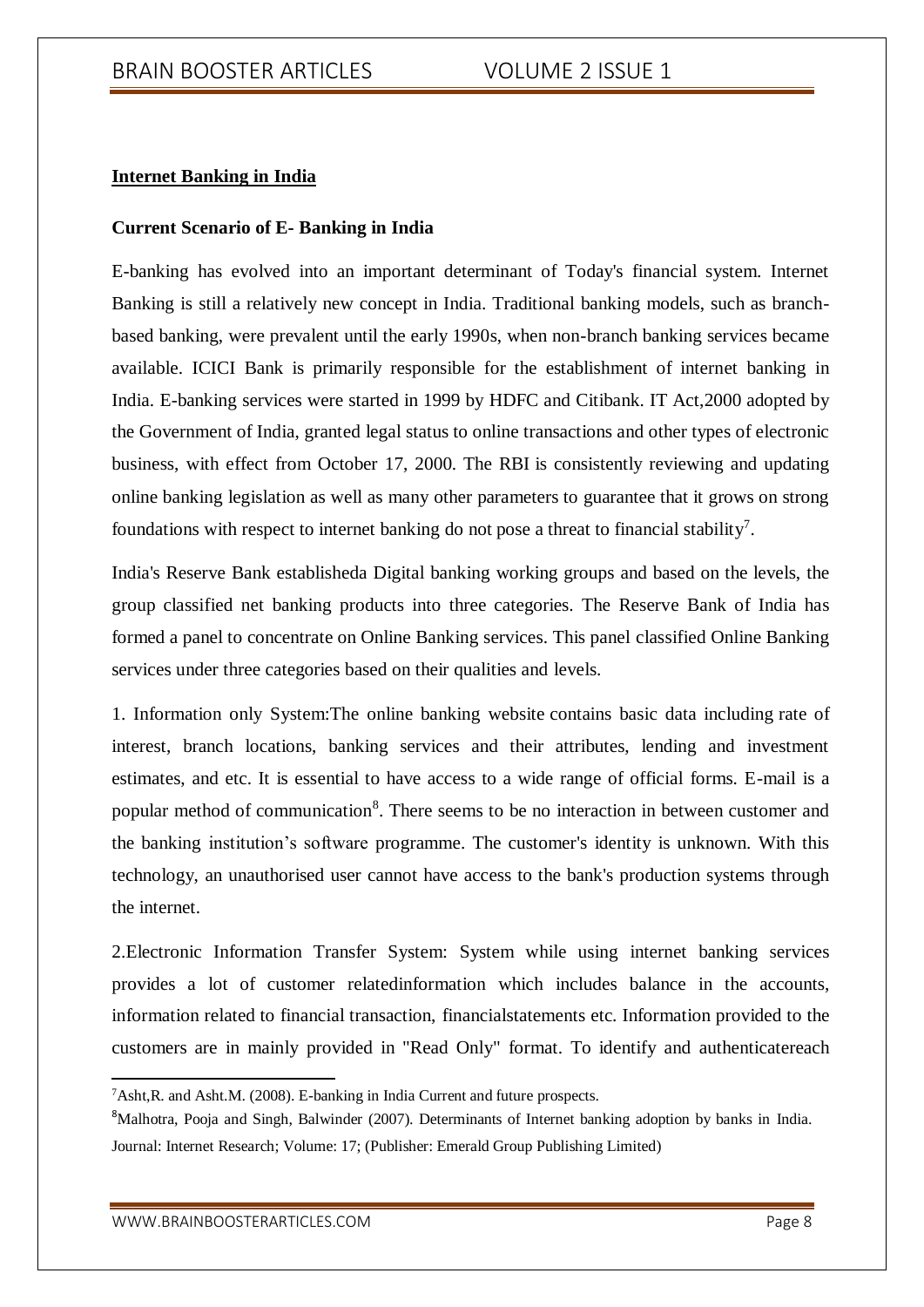customers, passwords and user Ids are used. Information and personal bank related data can be obtained in offline mode as well.

3. Fully Electronic Transactional System: The level of this system has a capability of functioning in two directions. Customers can update their financial transactions online. This level of technology necessitates a superior level safety and security control. Application systems are linked to web servers via securedinfrastructure and administration in the system. It includes digitalization, communication, and network security, as well as an inter-bank payment gateway and legal infrastructure.

Despite the fact that Indian banks are undertaking earnest attempts to embrace modern technology and construct e-delivery channels, the idea and the scope of E-banking are still changing. It speeds up the supply of banking services by facilitating an efficient transaction and payment system. Electronic banking has increased convenience and reliability, it has also presented a number of issues to bank regulators and supervisors. Several measures done by the Indian government and the RBI have aided the growth of E-banking in India. As previously stated, the Indian government established the IT Act, 2000, which offers legal protection to transactions occurred electronically and other forms of electronic communication<sup>9</sup>.

The Reserve Bank of India has been working to improve its standing as a supervisor and administrator of the technology driven financial sector. It gave recommendations on risk management and internal control in computer and telecommunications systems to all banks, recommending them to assess the risks inherent in the networks and implement proper control mechanisms to handle these risks<sup>10</sup>. The current regulatory system governing banks has indeed been extended to include E-banking. It addresses a wide range of topics related to technology, security standards, and legal and regulatory concerns.

#### **Legal Provisions for E-banking in India**

It is impossible to expect the law to keep up with technological advances. The current virtual voyeurism crisis has highlighted, among many other things, the weakness and instability of the rules controlling internet use. Trying to fix liability, recording, perpetuating evidence, and determining jurisdiction are all issues that show no signs of abating. Concerns about the

<sup>9</sup>Lal, R. and Saluja, R. "E-banking: The Indian Scenario"(New Delhi: Bharat Publications)

<sup>&</sup>lt;sup>10</sup> Kaur, J. "Growth of e-banking in India". (New Delhi: Bharti Publications.)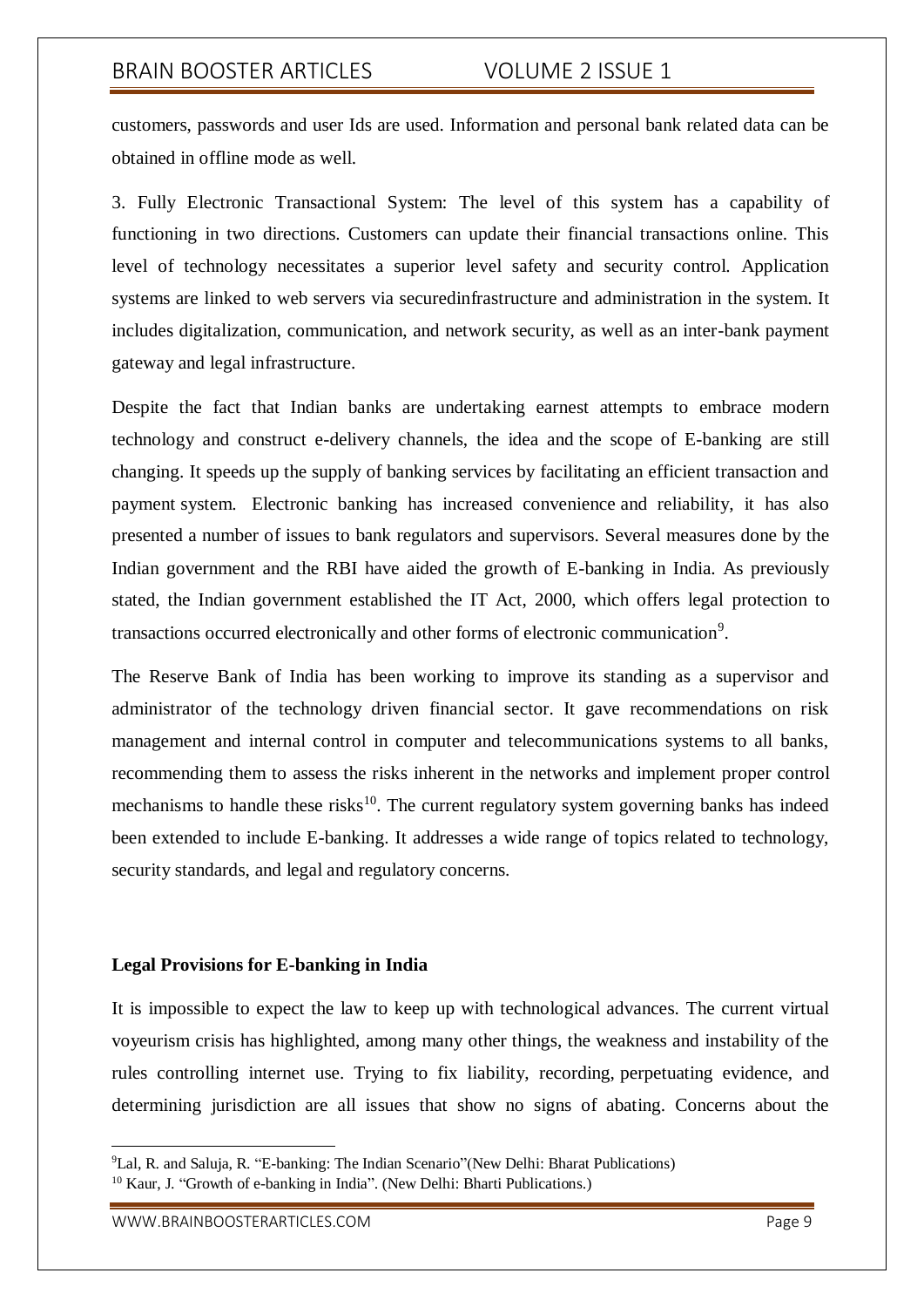security and abuse of e-banking services have grown as more Indian banks go into digital transactions and E-banking scenario. $11$ 

Due to the sheer rise of internet banking services, many banks have had to reconsider their Information Technology (IT) strategy within competitive marketplaces. It is stated that banks who refused to adhere to the rise of internet banking in the marketplace risk losing customers, and also that the cost of providing internet banking services is much less than the cost of maintaining branch banking<sup>12</sup>. In comparison to other developing countries, India has a significant opportunity to capitalise on the promise of E-Banking and construct a cashless economy. Aside from its IT edge and relatively dense population, the Government of India (GOI) has made it a priority to attain financial inclusion12 and is taking active initiatives to achieve this goal.

The provision of financial services to the disadvantaged or poor people via a market-led approach is critical for the long-term viability of banking services. Over the last decade, the Reserve Bank of India (hereafter referred to as RBI) as well as the Government of India (GOI) have launched several reforms and enrolment efforts in the area of financial inclusion. The RBI and the Government of India's policy actions and reforms have significantly aided the growth of the Internet Banking Services. Adoption of technological concepts such as smart cards, smartphone choices, card payments, and credit cards are included in the improvements. These advancements and amenities have arisen towards an increased market-driven environment, which is, in reality, the upcoming face of the Indian economy. Risks have arisen as a result of the use of new technologies<sup>13</sup>. The legal risk develops from the violation or non-compliance with laws, rules, regulations, prescribed practises, or when the legal rights and obligations of the in some instances are unknown and the applicability of laws and rules is also confusing.

There are many statutes in India which works as a legal framework for Banking in India. Such as

- 1. The Reserve Bank of India Act, 1934
- 2. Banking Regulation Act, 1949
- 3. Foreign Exchange Management Act, 1999

-

<sup>&</sup>lt;sup>11</sup> Salim Al-Hari'Technological Innovation and the Adoption of Internet Banking in Oman' page.60

<sup>&</sup>lt;sup>12</sup> Graham A. N. Wright, 'Why E/M-Banking Will Soon Reach Scale in India', inhttp://www.microsave.net.

<sup>&</sup>lt;sup>13</sup> Act No. 10 of 1949.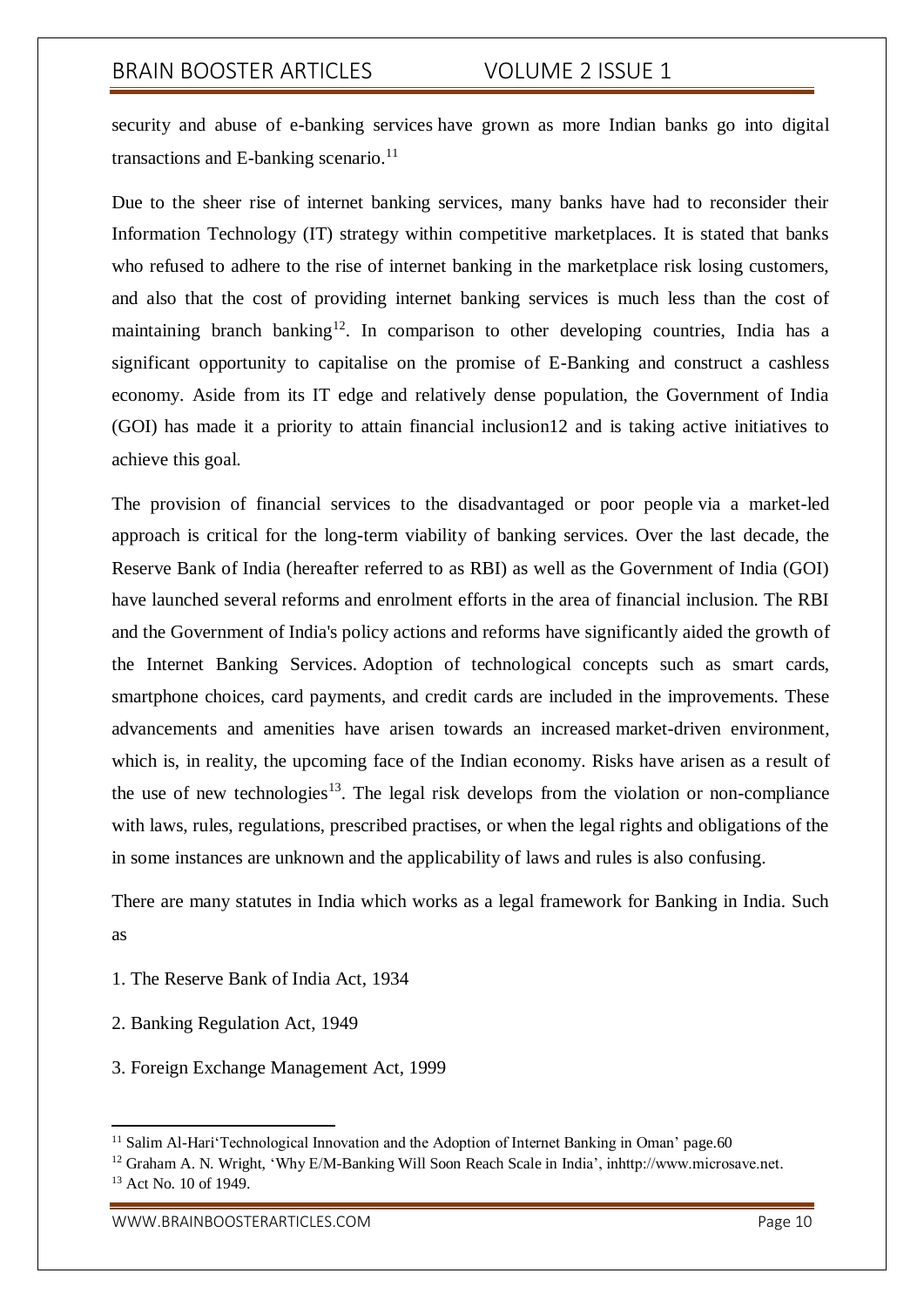4. Bankers Book Evidence Act, 1891

5. Prevention of Money Laundering Act, 2002, etc

### **Challenges for customers in Internet banking**

In the Indian finance and banking industry, the challenges are as follows:

1. The biggest drawback is insufficient safety and security: The major challenge to Internet banking is that it is not always safe and secure. Data loss may occur as a result of technological errors.

2. Other issue seems to be the expensive expenditure of setting it up. E-banking involves a large initial investment. It involves the price of installing internet, current hardware, apps, modems, laptops or PCs, the expense of maintaining all computer parts, and the expenditure of reorganising the structure. $14$ .

3. There's also a lack of site developers, content companies, and experienced individuals to conduct internet banking transactions.

4. All banking transactions cannot be completed electronically. Many banking tasks need physical visits to consumers.

5. Improper infrastructure is another source of E-banking challenges. There is a lack of suitable infrastructure for the establishment of e-delivery channels.

6. E-banking Services are not technologically savvy: The vast majority of clients are not computer proficient.

7. Foreign and new private sector banks compete with nationalised banks and commercial banks. Banks face various challenges in the banking business, including brand positioning, innovative ideas and platforms, new market opportunities, cross selling, and asset management and risk control at the management and organisational levels. Banks are reducing their administrative portfolio by converting humans into mechanical power, i.e., banks are reducing

**<sup>14</sup>**Karim Zadeh M. (2012). "Electronic banking challenges in India: An empirical investigation", (Interdisciplinary Journal of Contemporary Research in Business), Page 31-45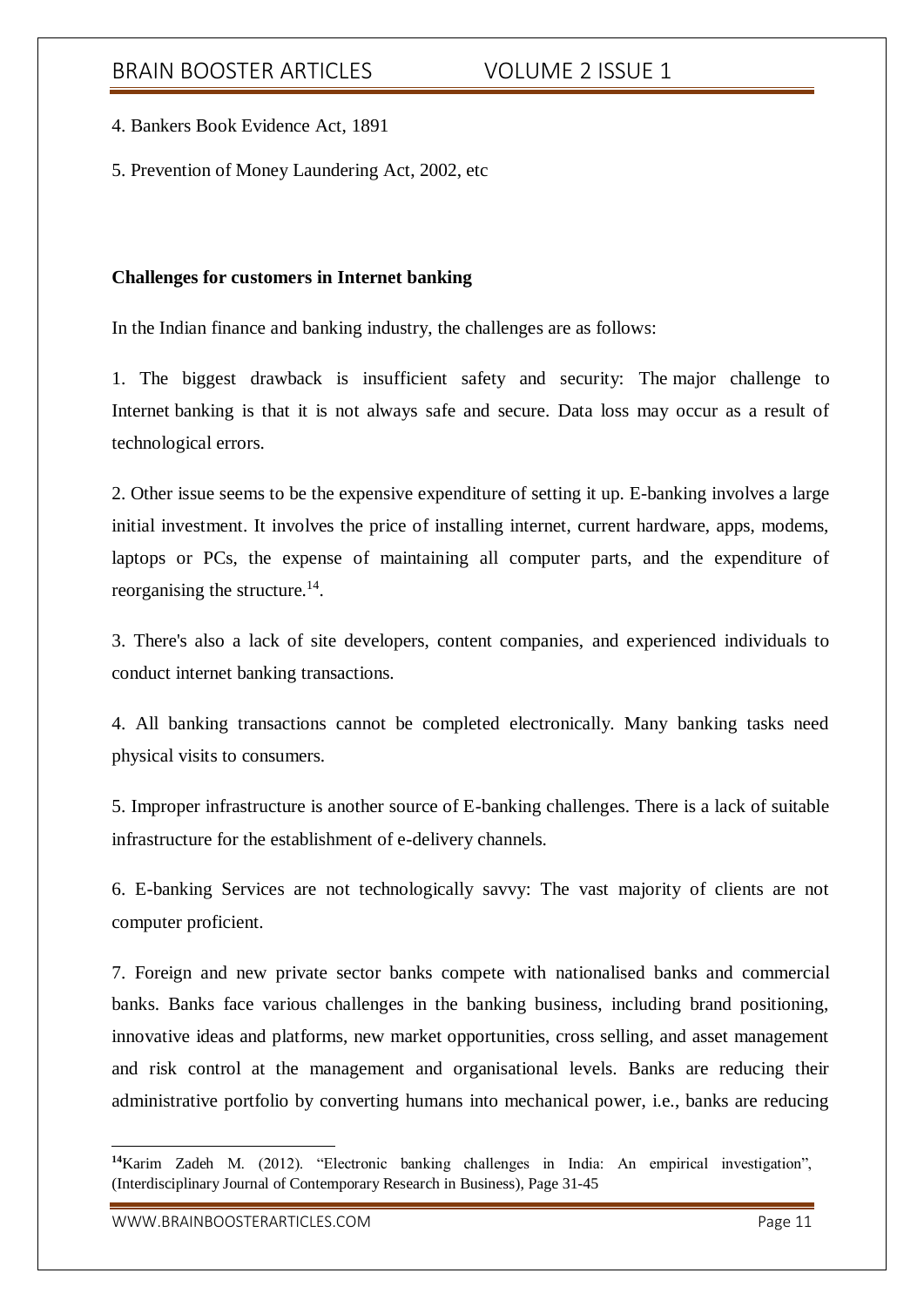manual powers and increasing work done by machine power. Professional and skilled staff will be employed, and result-oriented, goal-oriented personnel will be selected.<sup>15</sup>.

### **Internet Banking Services in India and Customer Satisfaction- An Analysis**

As most of us are so occupied with our everyday lives, we don't even have time to spend with our loved ones. Standing in long lines for a simple banking transaction becomes nothing but sort of a hassle in such a situation. To avoid such inconveniences, the notion of internet banking was developed and was conceived well by the customers in India. This has shortened the time needed to perform financial transactions, which ultimately saved client's time. Financial transactions, online trading, bill payment, retail, and other services are typically utilised by clients. The manner of bank deposit at a bank is for use in online transactions such as cash, cheques, and e-banking. Varying banks impose different fees for online services.

There are many criteria or dimensions to measure customer satisfaction regarding Internet banking services such as "System Availability", "Fulfilment", "Privacy" and "Contact". According to the research, the following

The majority of the public gets tested to Internet banking services between the ages of 20 and 40. The prevalence of age groups from 20 to 40 years old is highest, indicating that administrative tendency is already prevalent in this age group. The "male" population is the most connected with banks that employ digital transactions or are potential consumers of online banking services. This signifies that the market's "male" segment is declining in the user set of Internet Banking Services.

Educational level is especially significant in online banking services that need a particular level of eligibility to access. The current study suggests that as the degree of education increases, so will the rate of adaptation; this conclusion is based on the 83 percent involvement of users who are "Post Graduates."

What the consumer need is a concern for the vendor. A service class seeks differentiated convenience, but a business class seeks differentiated convenience more frequently. According to the findings of the current study, the service class is more likely to utilise e - banking services. This remark concludes that either potential users are pre-targeted by banks or service class customers are actively falling into the premises of the banks' targeting attempt to promote the usage of electronic banking.

<sup>&</sup>lt;sup>15</sup> Kamath, K. V, "Indian banking sector: Challenges and opportunities."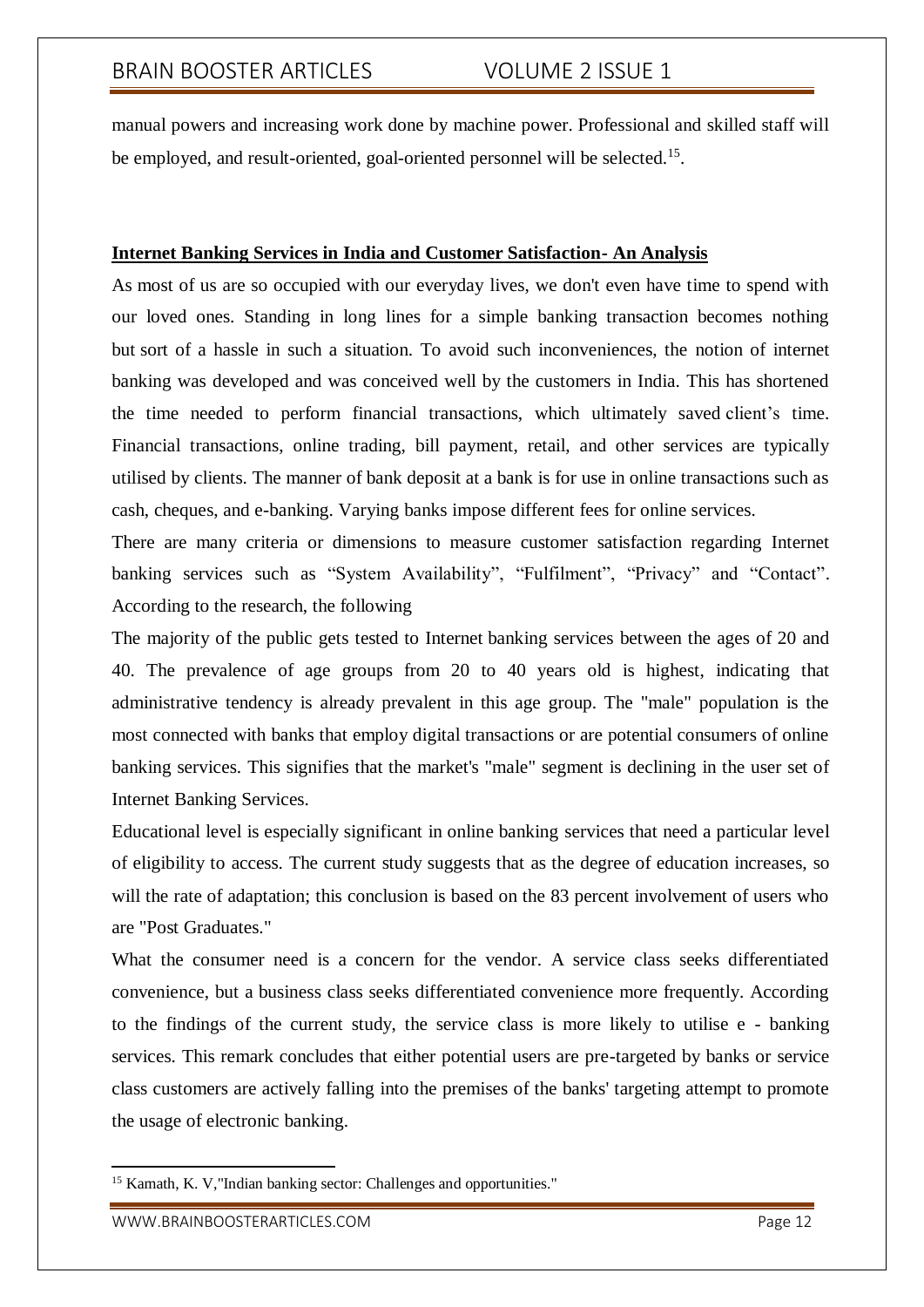The "Privacy" criteria in "Customer Satisfaction" have the highest value.

As a result, primary issue in Internet banking services for banking institutions in terms of controlling client happiness is Privacy concern. The dimensions "Efficiency," "Responsiveness," and "Compensation" have no place in bank "Customer Satisfaction" control. Besides E-Service-Qual model, other criteria for the management of Customer Satisfaction should be set in the dynamic banking industry's rising electronic versions of banking<sup>16</sup>.

On the "Efficiency" dimension, public sector banks lag. This demonstrates that public sector banks follow the lead of private commercial banks. This demonstrates that the productivity development of public sector banks should be motivated by innovation rather than a copy approach.

The "System Availability" component reveals that public sector banks score poorly, implying that public sector banks should expand their point-of-sale spam.

83.3 percent of consumers are willing to be using e - banking services.

This demonstrates that the "Need of the Hour" is quite well acknowledged by customers, yet they are persuading individuals from their end to utilise internet banking services. "Responsiveness" is one of the criteria of the E-Service-Quality model. The aspects of "privacy" and "compensation" play no important role in the implementation of computerised financial services. This demonstrates that people seem to be either unconcerned or indifferent about their assumptions regarding how quickly the bank answers and how safe they are. And how much reimbursement they receive from the banks.

# **Current Scenario of Internet Banking Services in UK**

### **Internet Banking in UK**

E-Banking services are accessible with in UK and are supplied by twelve Internet banking service providers. For instance, The Egg is an Online Banking service provider (excluding current bank account functions) with over 150,000 clients who accessed their site between October 1998 and July 1999. Online banking service providers in the United Kingdom saw an upsurge for cross-border financial transactions involving smaller amounts of currency and payment over the Internet. Many banks in the United Kingdom continue to develop and offer new Internet banking services in order to fulfil and meet their World wide web client needs in

<sup>16</sup> Sharma, Geeta., "Study of Internet Banking Scenario in India." (2016)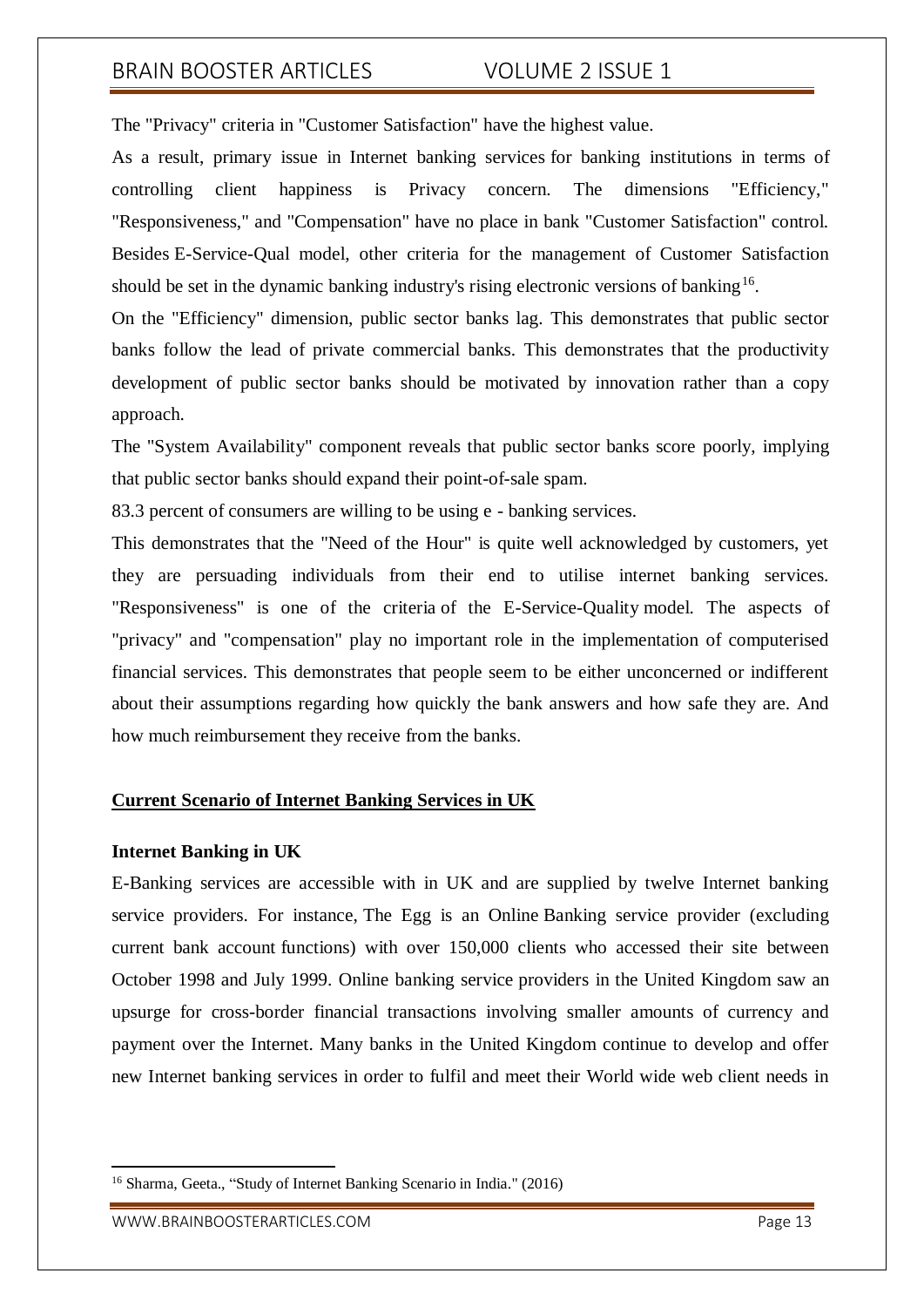terms of time, convenience of use, safety, and confidentiality and privacy<sup>17</sup>. In June 1999, the United Kingdom and eight different European Nations, including Portugal, Germany, Switzerland, Holland, Luxembourg, France and Scandinavia, established themselves as leaders in the provision of Online financial services in Europe.

Many consumers in the United Kingdom and Europe utilise Online banking services to check regarding current outstanding loans in depository accounts, as well as information about their most recent or most current transactions for daily adjustment. The pace with which the customer's accounts were accessed every day is fairly high. As a result, several banks have created numerous see-only capabilities that allow clients to inquire about and examine the information on their accounts as many times as they like each day. As a consequence, institutions have cut both operational expenses and labour hours for both contact centre and local branch employees who handle frequently asked questions (FAQs) and repetitive transactions.

Mostly, the internet users of United Kingdom are aware of the safety dangers such as hacking, keystroke recording, phishing etc, but they are unconcerned about these risks and trust their banks to handle the problem, despite the fact that these attempts are directed at customers' PCs instead of a bank's own networks. Users would like banks to provide a blanket assurance against fraud.

#### **Impact of E-Banking Services on CustomerSatisfaction in UK**

Consumers consistently appreciate face-to-face interaction with actual people when visiting a bank location. The large majority of bank clients believe how an internet banking services are unimportant to their financial relationship. As per a poll, one-third of users consider Internet banking to be a crucial feature, yet just 22 percent actively use it. Even more unfortunate thing for several banks would also be the survey indicating that more over 30% of clients do not even know if their bank offers any internet banking services at all. The outcomes are in direct contradiction to analyst estimates among banking executives. Financial services professionals projected that clients would be willing to perform their banking on the web in an earlier Deloitte poll.

Consumers were not evaluating the online or interactive services "as a critical component in determining their happiness with their banking service provider," as according Julian Badcock, banking and financial services analyst at Deloitte. Customers were far more likely to be

<sup>&</sup>lt;sup>17</sup>Birch, D. and Young, M.A. (1997) Financial Services and the Internet—What Does Cyberspace Mean for the Financial Services Industry?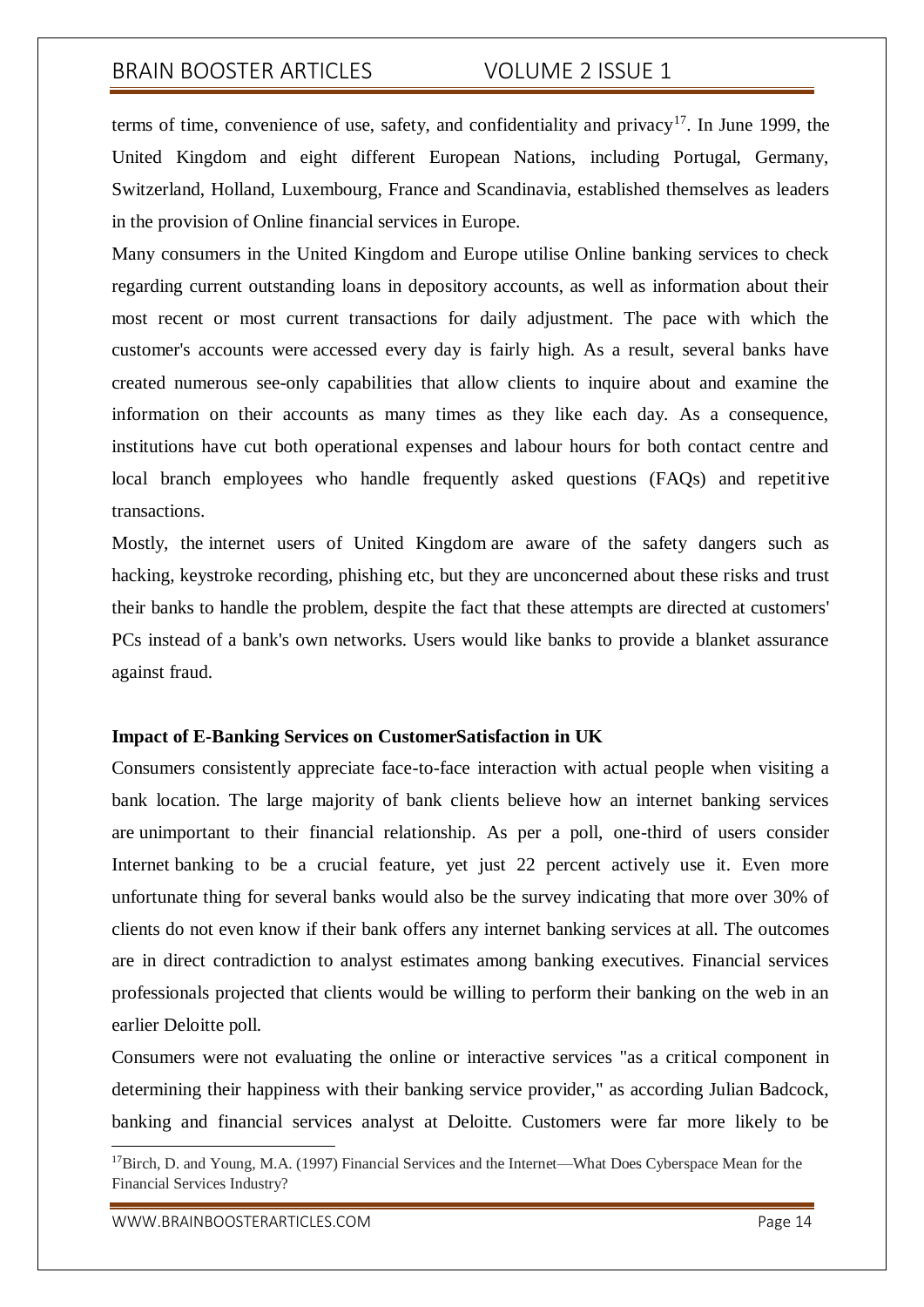satisfied with their banking Institution, if they received "efficient service" and felt "considered as a valuable client." And much more than half believe it is critical to have simple and quick access to a local branch. The report's conclusions are painful reading for supporters of pure online banking ventures like Virgin and Egg. According to Julian Badcock, "90% of clients now [are] exhibiting little interest in receiving financial services from new entrants." Meanwhile, established players must consider if their large investment in internet banking was well spent. The necessity for costly customer service does not fit well with the cost-driven shift to internet banking.

Long-term price reductions would only become a reality if customers are encouraged to use services. According to a recent survey conducted by consulting company Cap Gemini Ernst &Young, just 4% of all bank transactions in Europe are presently conducted online, with that figure predicted to climb to 25% by 2003. In the United States, only 3% percent transactions are done digitally, and future growth prospects are more moderate, with the percentage of online purchases expected to reach 12% within three years. Such rates of growth, however, are only possible if banks begin to "teach" their consumers about the advantages of online banking.

Currently, internet banking is generally employed through web-based connecting client to bank. Every online transaction should be secured by SSL (Secure Socket Layer) protection. Information available on the internet may traverse between numerous different computer systems on its route to its target. This essentially implies that the data being transferred must be encrypted before becoming communicated from the computer connected to the bank's computer. Understanding that your bank account information is being transferred on to multiple servers in order to reach its destination doesn't exactly make you feel comfortable about utilising online banking.

First level of security is a consumer's password, which is electronically provided separately for safety purposes. This would be followed by the issuance of a Login ID, which really is a oneof-a-kind identification number. Internet companies and financial institutions are currently in grave risk since online banking can lead to fraudulent transactions. Credit or debit card generators are easily available to download. The repercussions of such a reality have left numerous online users concerned about the security of their personal information, banking information, and, most importantly, their online browsing privacy. According to a recent poll, a whopping 30% of regular internet users are too afraid to utilise online banking.

According to recent reports, several banks were defeated by an anonymous source that induced their consumers to disclose their banking information inadvertently. Consumers were received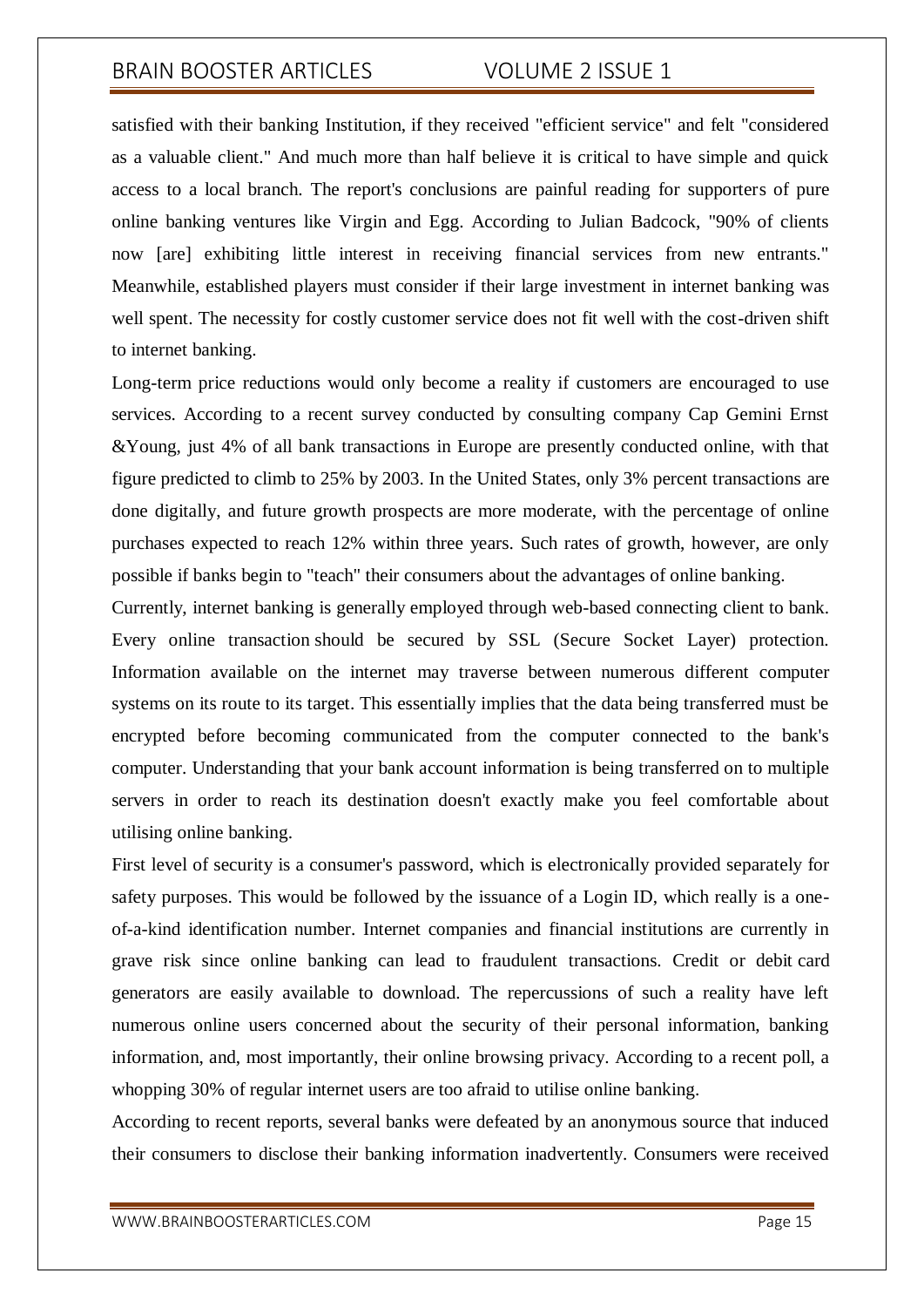an email indicating that their account information needed to be renewed and if they followed the easy procedures i.e., series of criteria, they could effectively update their accounts. "As a consequence of a phishing email that was extensively disseminated in the UK, some Net Bank clients were duped into supplying their Net Bank client number and password." Because none of the consumers were aware that such a fraud might occur, they handed their Login IDs, Passwords, and account information to incredibly deceptive thieves.

Many safeguards may be made in the evaluation for online banking security to avoid problems with login credential, account information, personal information, and security mechanisms.

Consumers of internet banking may contribute to the security of online banking by helping to protect data, which they may do by safeguarding their User login ID and Password against unlawful use. This may also include not disclosing their Login Details and/or Password to others, not utilising public computers to access their bank account information, and knowing the difference between a secure and quasi website.

The actual transfer of cash is the most serious issue confronting Online Banking services. Customers get financial information on a regular basis via banks' websites. Nonetheless, it is hard to make a physical money transfer over the Internet. Customers also want immediate access to the relevant pricing and financial records. "In the era of e-commerce, when consumers could be anywhere in the universe and want constant and immediate levels of service, the idea of both the end-of-day is irrelevant." Banking institutions should encourage innovation in order to become more competitive. The Website must also enhance branch services, which means that Internet-only items must specify how they supplement or replace services present in the branch.

#### **Conclusion and Recommendations**

#### **Conclusion**

**.** 

It may be stated that Internet banking system in India is still in its early stages, with Indian foreign and private banks dominating. Online banking is only used by a few customer segments. There are several dangers involved with Online banking, which banks must simulate using complex systems and substantial use of technology. To simplify and solve the challenges related with Internet banking, the legal framework as it currently exists has to be updated. The functional model may be used to prioritise perceptual variables related to consumer behaviour in order to optimise value to the customer<sup>18</sup>. To optimise income from Internet banking, banks can target important customer groups. Banks cannot avoid the Internet banking phenomena,

WWW.BRAINBOOSTERARTICLES.COM **Page 16** 

<sup>&</sup>lt;sup>18</sup>Lal, Roshan, and Rajni Saluja. "E- Banking: The Indian Scenario." (Asia Pacific Journal of Marketing  $\&$ Management Review).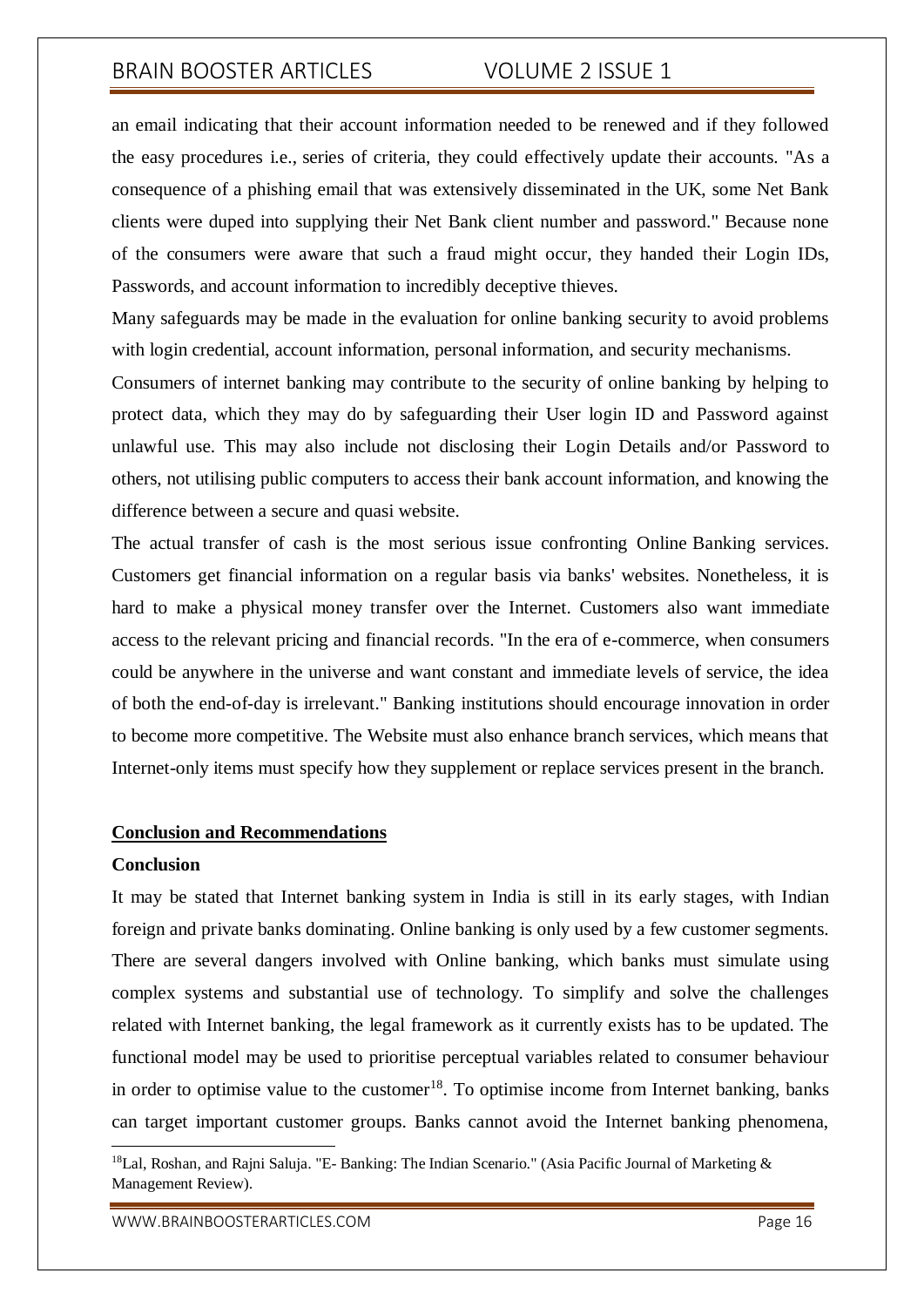according to global economic experiences, but in order to achieve a competitive edge, they must shape their business models to fit Indian conditions. As per the survey, the researcher concludes that the majority of bank clients in India are aware of all banking services. Banks must also take the appropriate efforts to aware clients about new technologies and other services provided by banks. Banks may prolong client meeting times with bank staff, and a polite demeanour is required. Many banks in the United Kingdom continue to improve and launch new Internet banking services in order to fulfil the demands of their Internet-based customers in terms of time, ease of use, security, and privacy.<sup>19</sup> But even today customers shy away from e-banking in UK. Customers in U.K. still appreciate face-to-face interaction with actual people when visiting a bank office. The great majority of bank clients believe that an online banking service is unimportant to their banking relationship

### **Recommendations**

- $\triangleright$  Reliability is one of the service quality elements of Internet banking services that has a considerable positive influence on client satisfaction. To alleviate e-banking consumers' concerns about reliability, banks should offer the offered services on time. Reliability is defined as the accuracy of the order of fulfilment, the accuracy of the record, the accuracy of the quotation, the accuracy of the billing, and the accuracy of the commission calculation, all of which keep the service promising to the client. Banks should also make certain that the data they give is correct and up to date.
- $\triangleright$  Consumers are also concerned about privacy of their personal details and the security of their banking transactions while utilising internet banking. As a consequence, banking institutions must guarantee that private details given by consumers via Internet banking systems is not available to any third party. Banking Institutions should offer safe and distinctive personal identification number (pin) and always provide login and transactions notifications to authorized phone numbers and e-mail addresses to improve security of monetary operations. Banks should also give one-time useable credentials to consumers by registered phone/e-mail in order to complete every transaction, hence avoiding fraudulent transactions. While safety and confidentiality are fundamental issues for all e-banking consumers, they are more important to high-involved consumers than low-involved ones. As a consequence, it is advised that ebanking providers make extra efforts to promote their security and privacy policies to highinvolved users.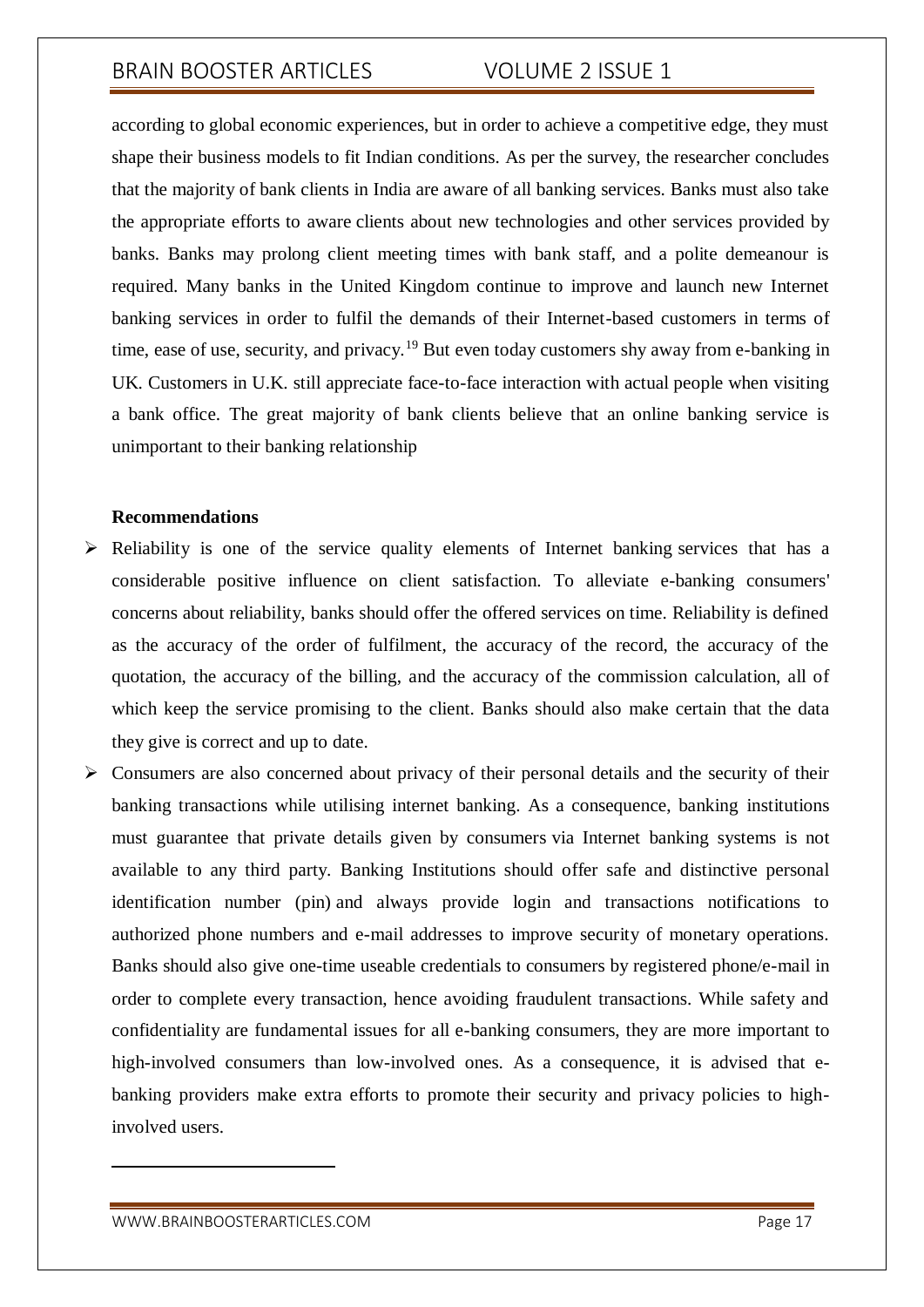- $\triangleright$  Another key aspect of Internet banking services is design of the website. This could be due to the fact that the style, attractiveness, and interactive content of Online banking websites are the main priorities or aspirations of E-banking consumers. An ideal financial website will include consumer throughout all site elements, clear steps and conspicuous calls-to-action, mobilefriendliness for all devices, online accessibility for individuals with impairments, and brand consistency in colour schemes, iconography, and so on. Bank websites should also provide a high degree of website security and its depiction in design components (safety indicators, for example), as well as a clear style for the most crucial information.
- $\triangleright$  The present research discovered that timeliness and interaction had a favourable impact on consumer satisfaction with E-banking services. As a result, banks should give enough technical assistance to E-banking clients, as well as guarantee that customer care professionals are informed about e-banking services and eager to assist E-banking consumers. Furthermore, banks should be able to give timely answers to platform queries and boost customer care to lowinvolved consumers, who tend to anticipate more consumer care and assistance than highinvolved consumers.
- $\triangleright$  The present research revealed that Web design is important criteria among the four elements examined in this research. As a result, they believe that the website design component is more essential than the others. Young people place less emphasis on security, privacy, and dependability issues since, because the majority of them have internet gadgets such as mobile phones and laptop computers, they do not wish to visit physical branches for their needs. As a result, it is suggested that banks create more appealing websites in order to boost client satisfaction.

### **References**

- Subbarao D. (2009), "Information Technology and Banking- A Contributing Agenda" keynote address delivered at the Institute for Development & Research in Banking Technology, Hyderabad.
- Krishnamoorthy, V. and R. Srinivasan (2013), Internet Banking as a tool for Customer Relationship Management – A Study on Customer Perspective, Indian Journal of Research, Volume 2, Issue 2, pp 187-190